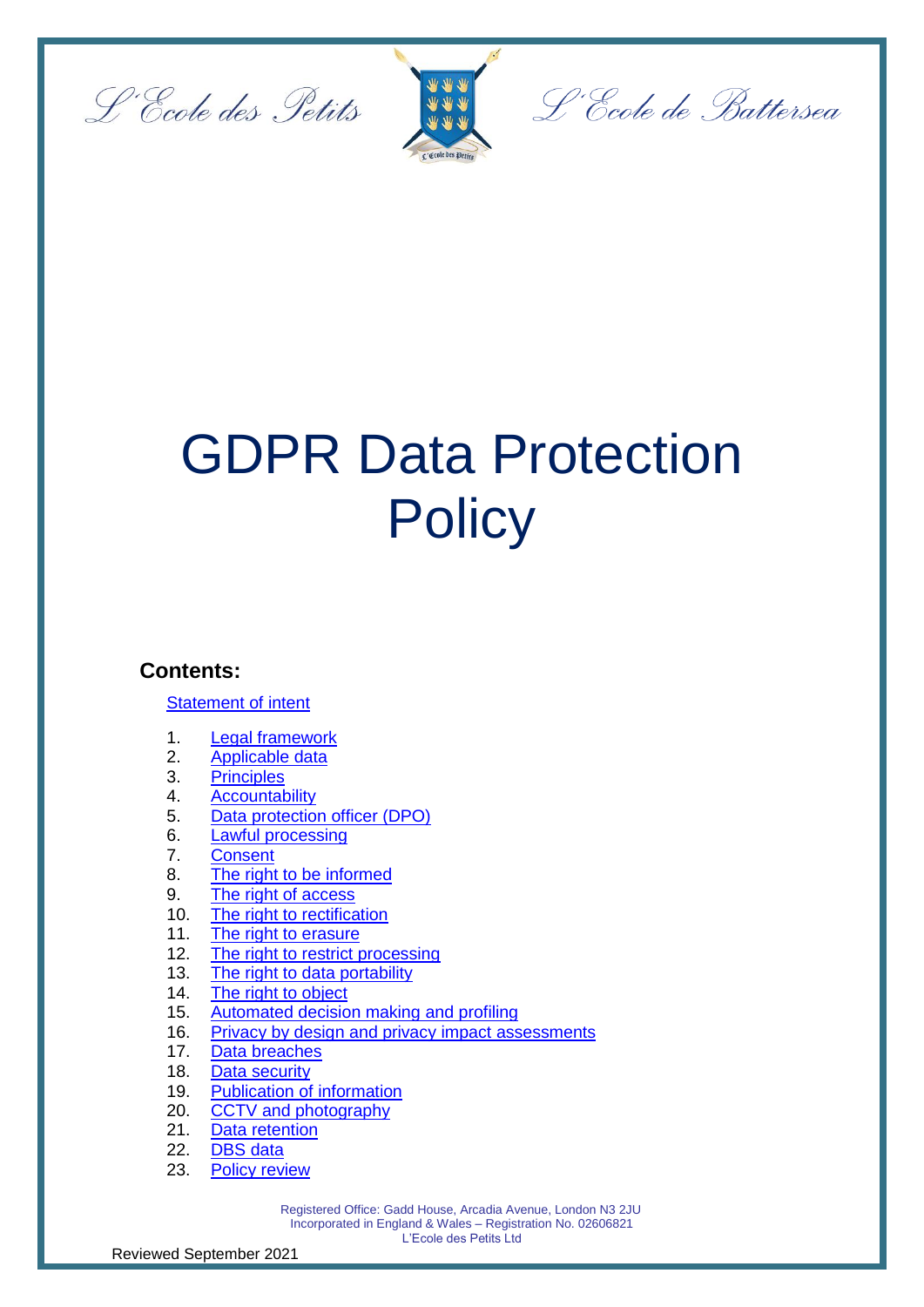# <span id="page-1-0"></span>**Statement of intent**

**L'Ecole des Petits & L'Ecole de Battersea (The School)** is required to keep and process certain information about its staff members and pupils in accordance with its legal obligations under the GDPR.

The school may, from time to time, be required to share personal information about its staff or pupils with other organisations, mainly the Local Authority (LA), other schools and educational bodies, and potentially children's services.

This policy is in place to ensure all staff and governors are aware of their responsibilities and outlines how the school complies with the following core principles of the GDPR.

Organisational methods for keeping data secure are imperative, and **The School** believes that it is good practice to keep clear practical policies, backed up by written procedures.

This policy complies with the requirements set out in the GDPR, which has come into effect on 25 May 2018. The government has confirmed that the UK's decision to leave the EU will not affect the commencement of the GDPR.

# <span id="page-1-1"></span>**1. Legal framework**

- 1.1. This policy has due regard to legislation, including, but not limited to the following:
	- The General Data Protection Regulation
	- The Freedom of Information Act 2000
	- The Education (Pupil Information) (England) Regulations 2005 (as amended in 2016)
	- The Freedom of Information and Data Protection (Appropriate Limit and Fees) Regulations 2004
	- The School Standards and Framework Act 1998
- 1.2. This policy also has regard to the following guidance:
	- ICO (2018) 'Guide to the General Data Protection Regulation (GDPR)'
- 1.3. This policy will be implemented in conjunction with the following other school policies:
	- Photography and Videos at School Policy
	- E-security Policy
	- Freedom of Information Policy
	- **CCTV Policy**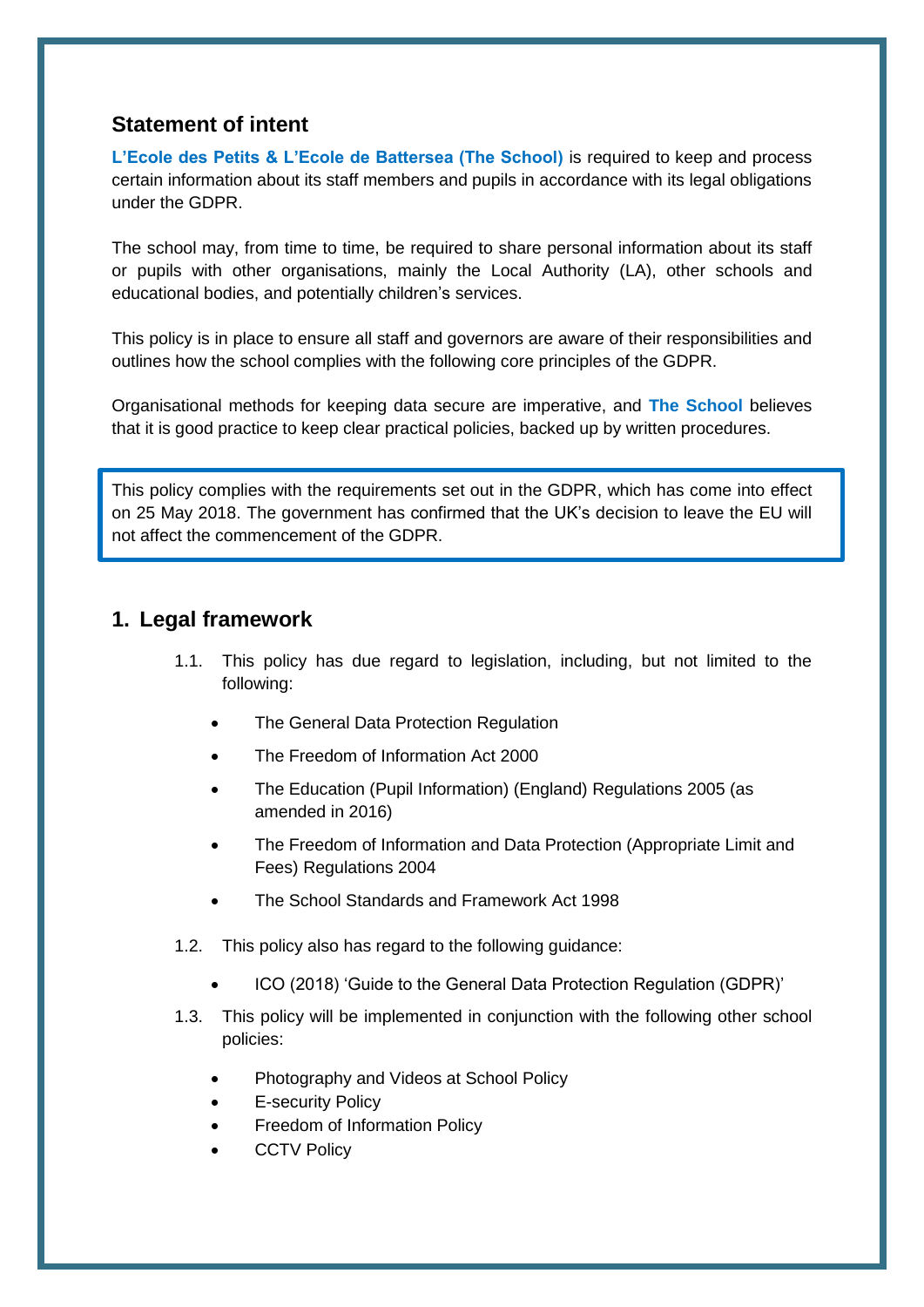# <span id="page-2-0"></span>**2. Applicable data**

- 2.1. For the purpose of this policy, personal data refers to information that relates to an identifiable, living individual, including information such as an online identifier, e.g. an IP address. The GDPR applies to both automated personal data and to manual filing systems, where personal data is accessible according to specific criteria, as well as to chronologically ordered data and pseudonymised data, e.g. key-coded.
- 2.2. **Sensitive personal data** is referred to in the GDPR as 'special categories of personal data', which are broadly the same as those in the Data Protection Act (DPA) 1998. These specifically include the processing of genetic data, biometric data and data concerning health matters.

# <span id="page-2-1"></span>**3. Principles**

- 3.1. In accordance with the requirements outlined in the GDPR, personal data will be:
	- Processed lawfully, fairly and in a transparent manner in relation to individuals.
	- Collected for specified, explicit and legitimate purposes and not further processed in a manner that is incompatible with those purposes; further processing for archiving purposes in the public interest, scientific or historical research purposes or statistical purposes shall not be considered to be incompatible with the initial purposes.
	- Adequate, relevant and limited to what is necessary in relation to the purposes for which they are processed.
	- Accurate and, where necessary, kept up-to-date; every reasonable step must be taken to ensure that personal data that are inaccurate, having regard to the purposes for which they are processed, are erased or rectified without delay.
	- Kept in a form which permits identification of data subjects for no longer than is necessary for the purposes for which the personal data are processed; personal data may be stored for longer periods, insofar as the personal data will be processed solely for archiving purposes in the public interest, scientific or historical research purposes or statistical purposes, subject to implementation of the appropriate technical and organisational measures required by the GDPR in order to safeguard the rights and freedoms of individuals.
	- Processed in a manner that ensures appropriate security of the personal data, including protection against unauthorised or unlawful processing and against accidental loss, destruction or damage, using appropriate technical or organisational measures.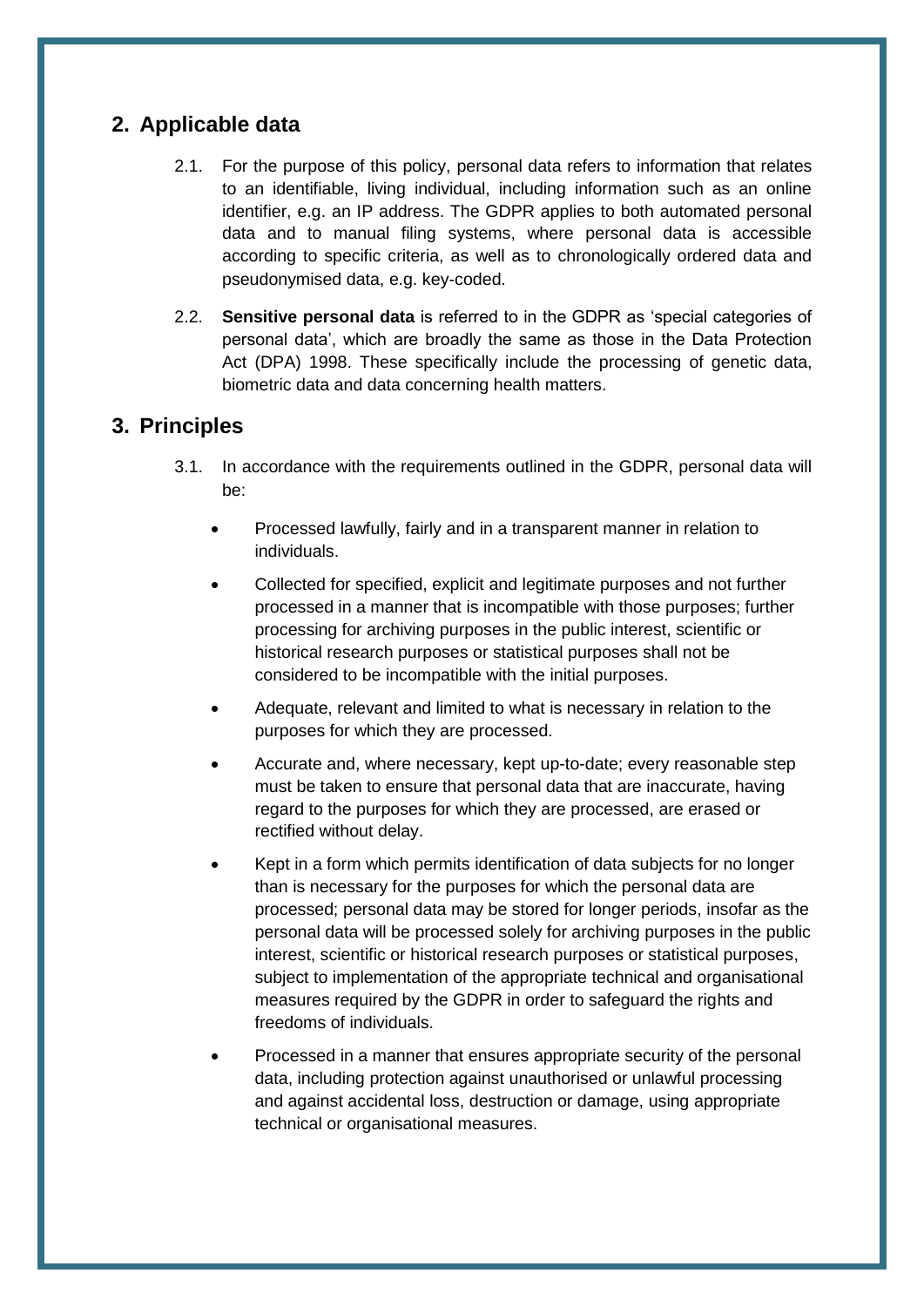3.2. The GDPR also requires that "the controller shall be responsible for, and able to demonstrate, compliance with the principles".

# <span id="page-3-0"></span>**4. Accountability**

- 4.1. **The School** will implement appropriate technical and organisational measures to demonstrate that data is processed in line with the principles set out in the GDPR.
- 4.2. The school will provide comprehensive, clear and transparent privacy policies.
- 4.3. Records of activities relating to higher risk processing will be maintained, such as the processing of activities that:
	- Are not occasional.
	- Could result in a risk to the rights and freedoms of individuals.
	- Involve the processing of special categories of data or criminal conviction and offence data.
- 4.4. Internal records of processing activities will include the following:
	- Name and details of the organisation
	- Purpose(s) of the processing
	- Description of the categories of individuals and personal data
	- Retention schedules
	- Categories of recipients of personal data
	- Description of technical and organisational security measures
	- Details of transfers to third countries, including documentation of the transfer mechanism safeguards in place
- 4.5. The school will implement measures that meet the principles of data protection by design and data protection by default, such as:
	- Data minimisation.
	- Pseudonymisation.
	- Transparency.
	- Allowing individuals to monitor processing.
	- Continuously creating and improving security features.
- 4.6. Data protection impact assessments will be used, where appropriate.

# <span id="page-3-1"></span>**5. Data protection officer (DPO)**

5.1. A DPO will be appointed in order to: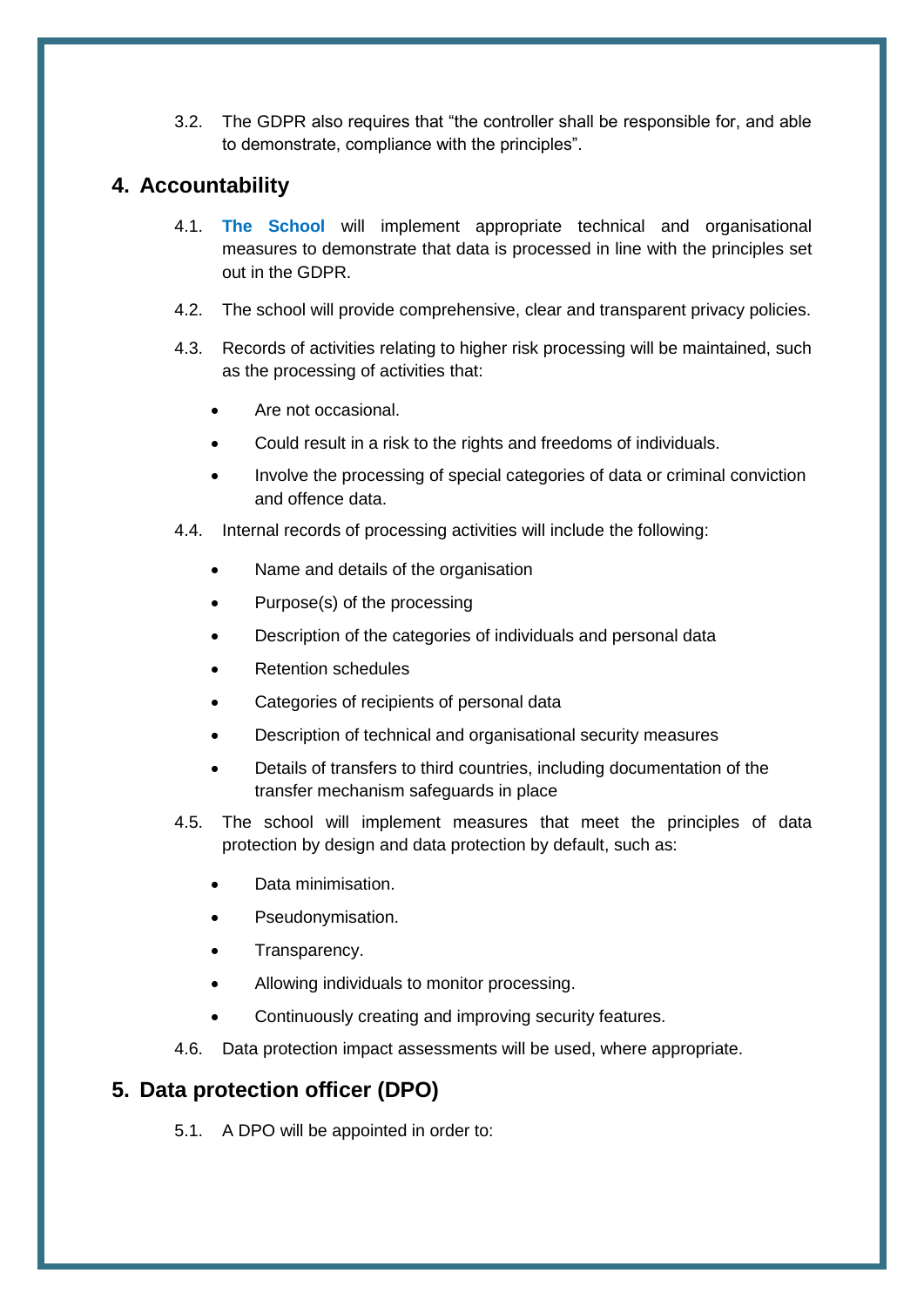- Inform and advise the school and its employees about their obligations to comply with the GDPR and other data protection laws.
- Monitor the school's compliance with the GDPR and other laws, including managing internal data protection activities, advising on data protection impact assessments, conducting internal audits, and providing the required training to staff members.
- 5.2. An existing employee will be appointed to the role of DPO provided that their duties are compatible with the duties of the DPO and do not lead to a conflict of interests.
- 5.3. The individual appointed as DPO will have professional experience and knowledge of data protection law, particularly that in relation to schools.
- 5.4. The DPO will report to the highest level of management at the school, which is the **Director**.
- 5.5. The DPO will operate independently and will not be dismissed or penalised for performing their task.
- 5.6. Sufficient resources will be provided to the DPO to enable them to meet their GDPR obligations.

## <span id="page-4-0"></span>**6. Lawful processing**

- 6.1. The legal basis for processing data will be identified and documented prior to data being processed.
- 6.2. Under the GDPR, data will be lawfully processed under the following conditions:
	- The consent of the data subject has been obtained.
	- Processing is necessary for:
		- Compliance with a legal obligation.
		- The performance of a task carried out in the public interest or in the exercise of official authority vested in the controller.
		- For the performance of a contract with the data subject or to take steps to enter into a contract.
		- Protecting the vital interests of a data subject or another person.
		- For the purposes of legitimate interests pursued by the controller or a third party, except where such interests are overridden by the interests, rights or freedoms of the data subject. (This condition is not available to processing undertaken by the school in the performance of its tasks.)
- 6.3. Sensitive data will only be processed under the following conditions:
	- Explicit consent of the data subject, unless reliance on consent is prohibited by EU or Member State law.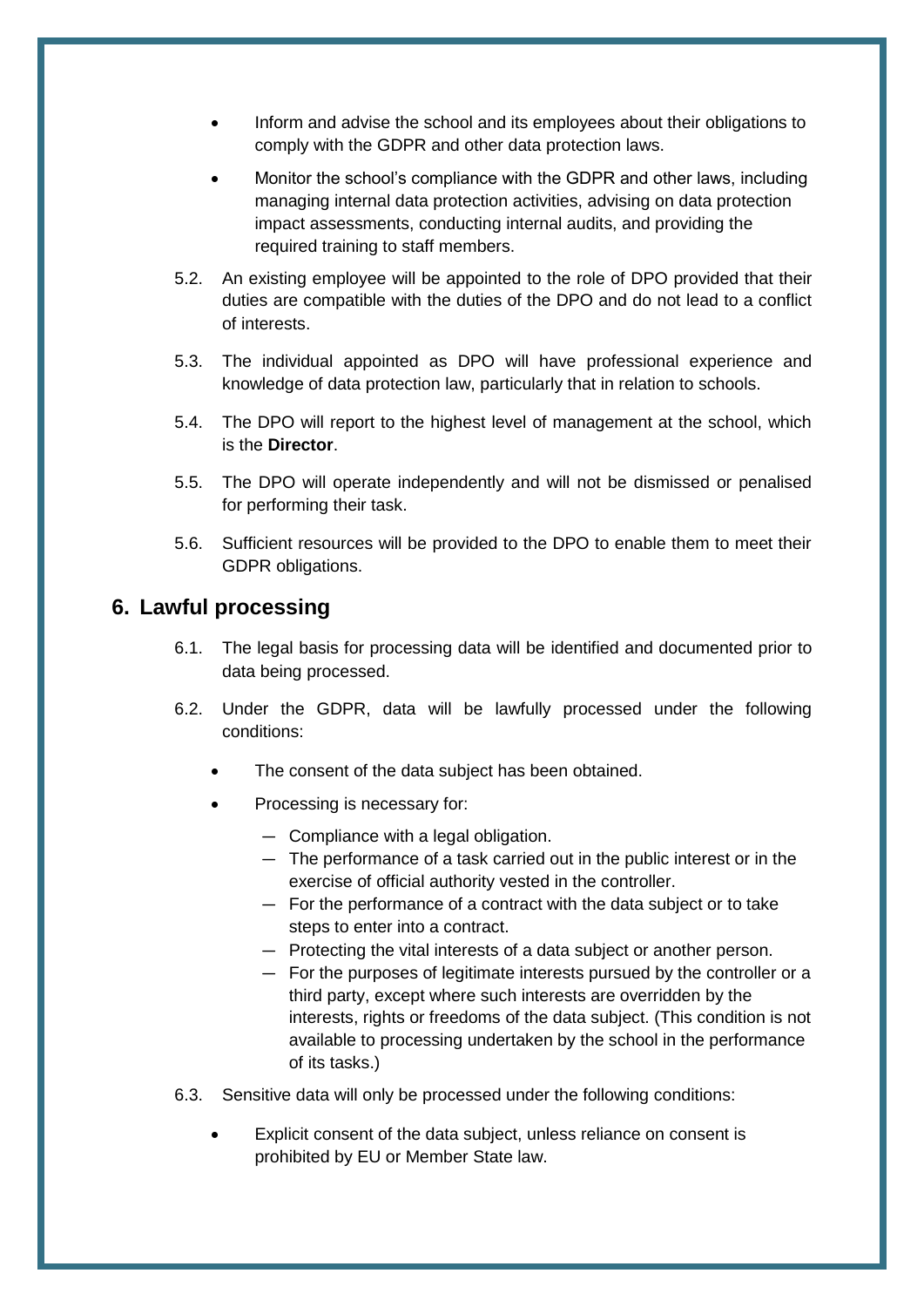- Processing carried out by a not-for-profit body with a political, philosophical, religious or trade union aim provided the processing relates only to members or former members (or those who have regular contact with it in connection with those purposes) and provided there is no disclosure to a third party without consent.
- Processing relates to personal data manifestly made public by the data subject.
- Processing is necessary for:
	- Carrying out obligations under employment, social security or social protection law, or a collective agreement.
	- Protecting the vital interests of a data subject or another individual where the data subject is physically or legally incapable of giving consent.
	- The establishment, exercise or defence of legal claims or where courts are acting in their judicial capacity.
	- Reasons of substantial public interest on the basis of Union or Member State law which is proportionate to the aim pursued and which contains appropriate safeguards.
	- The purposes of preventative or occupational medicine, for assessing the working capacity of the employee, medical diagnosis, the provision of health or social care or treatment or management of health or social care systems and services on the basis of Union or Member State law or a contract with a health professional.
	- Reasons of public interest in the area of public health, such as protecting against serious cross-border threats to health or ensuring high standards of healthcare and of medicinal products or medical devices.
	- Archiving purposes in the public interest, or scientific and historical research purposes or statistical purposes in accordance with article 89(1).

# <span id="page-5-0"></span>**7. Consent**

- 7.1. Consent must be a positive indication. It cannot be inferred from silence, inactivity or pre-ticked boxes.
- 7.2. Consent will only be accepted where it is freely given, specific, informed and an unambiguous indication of the individual's wishes.
- 7.3. Where consent is given, a record will be kept documenting how and when consent was given.
- 7.4. The school ensures that consent mechanisms meet the standards of the GDPR. Where the standard of consent cannot be met, an alternative legal basis for processing the data must be found, or the processing must cease.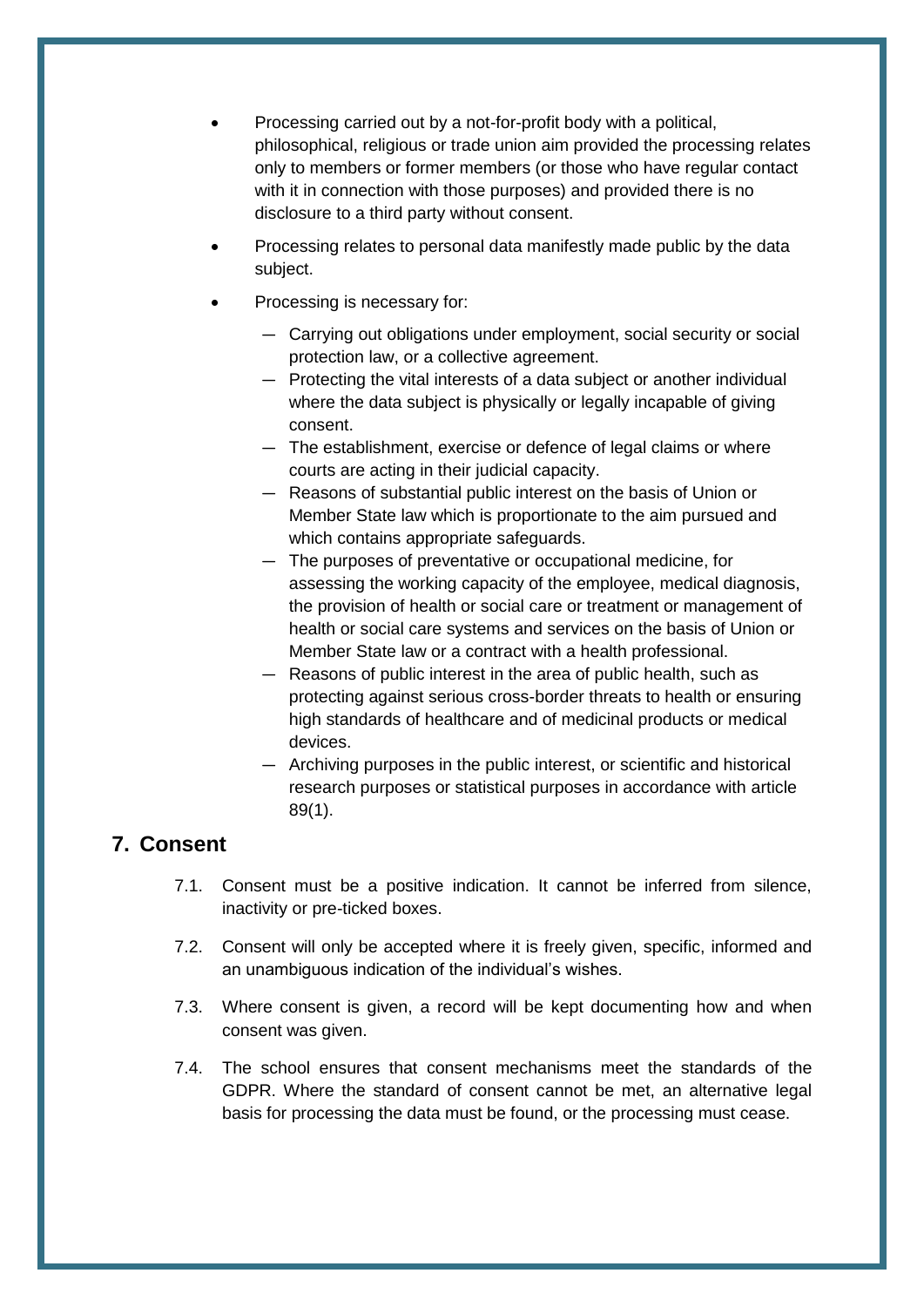- 7.5. Consent accepted under the DPA will be reviewed to ensure it meets the standards of the GDPR; however, acceptable consent obtained under the DPA will not be reobtained.
- 7.6. Consent can be withdrawn by the individual at any time.
- 7.7. Where a child is under the age of 13, the consent of parents will be sought prior to the processing of their data, except where the processing is related to preventative or counselling services offered directly to a child.

# <span id="page-6-0"></span>**8. The right to be informed**

- 8.1. The privacy notice supplied to individuals in regards to the processing of their personal data will be written in clear, plain language which is concise, transparent, easily accessible and free of charge.
- 8.2. If services are offered directly to a child, the school will ensure that the privacy notice is written in a clear, plain manner that the child will understand.
- 8.3. In relation to data obtained both directly from the data subject and not obtained directly from the data subject, the following information will be supplied within the privacy notice:
	- The identity and contact details of the controller (and where applicable, the controller's representative) and the DPO.
	- The purpose of, and the legal basis for, processing the data.
	- The legitimate interests of the controller or third party.
	- Any recipient or categories of recipients of the personal data.
	- Details of transfers to third countries and the safeguards in place.
	- The retention period of criteria used to determine the retention period.
	- The existence of the data subject's rights, including the right to:
		- Withdraw consent at any time.
		- Lodge a complaint with a supervisory authority.
	- The existence of automated decision making, including profiling, how decisions are made, the significance of the process and the consequences.
- 8.4. Where data is obtained directly from the data subject, information regarding whether the provision of personal data is part of a statutory or contractual requirement, as well as any possible consequences of failing to provide the personal data, will be provided.
- 8.5. Where data is not obtained directly from the data subject, information regarding the categories of personal data that the school holds, the source that the personal data originates from and whether it came from publicly accessible sources, will be provided.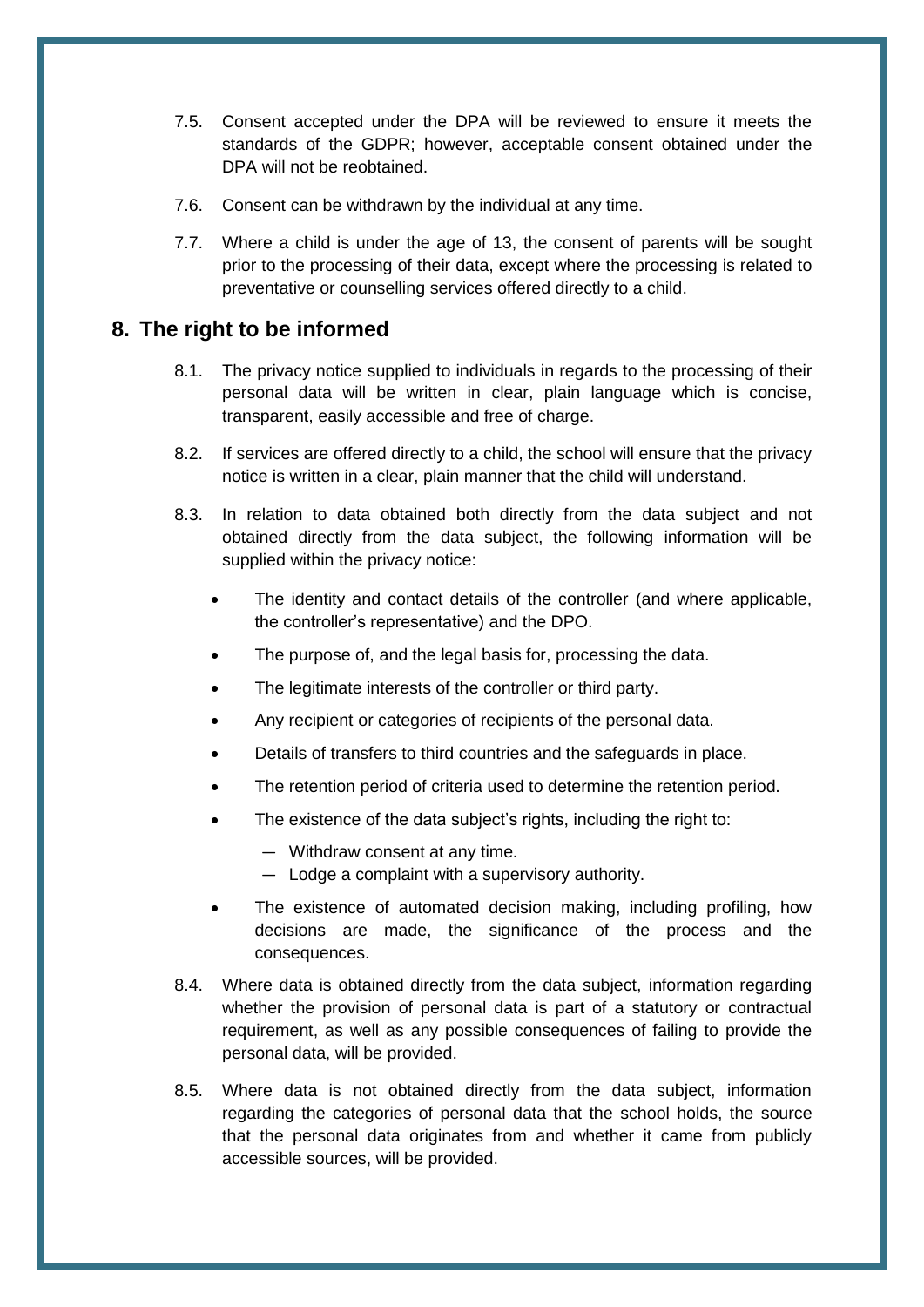- 8.6. For data obtained directly from the data subject, this information will be supplied at the time the data is obtained.
- 8.7. In relation to data that is not obtained directly from the data subject, this information will be supplied:
	- Within one month of having obtained the data.
	- If disclosure to another recipient is envisaged, at the latest, before the data are disclosed.
	- If the data are used to communicate with the individual, at the latest, when the first communication takes place.

#### <span id="page-7-0"></span>**9. The right of access**

- 9.1. Individuals have the right to obtain confirmation that their data is being processed.
- 9.2. Individuals have the right to submit a subject access request (SAR) to gain access to their personal data in order to verify the lawfulness of the processing.
- 9.3. The school will verify the identity of the person making the request before any information is supplied.
- 9.4. A copy of the information will be supplied to the individual free of charge; however, the school may impose a 'reasonable fee' to comply with requests for further copies of the same information.
- 9.5. Where a SAR has been made electronically, the information will be provided in a commonly used electronic format.
- 9.6. Where a request is manifestly unfounded, excessive or repetitive, a reasonable fee will be charged.
- 9.7. All fees will be based on the administrative cost of providing the information.
- 9.8. All requests will be responded to without delay and at the latest, within one month of receipt.
- 9.9. In the event of numerous or complex requests, the period of compliance will be extended by a further two months. The individual will be informed of this extension and will receive an explanation of why the extension is necessary, within one month of the receipt of the request.
- 9.10. Where a request is manifestly unfounded or excessive, the school holds the right to refuse to respond to the request. The individual will be informed of this decision and the reasoning behind it, as well as their right to complain to the supervisory authority and to a judicial remedy, within one month of the refusal.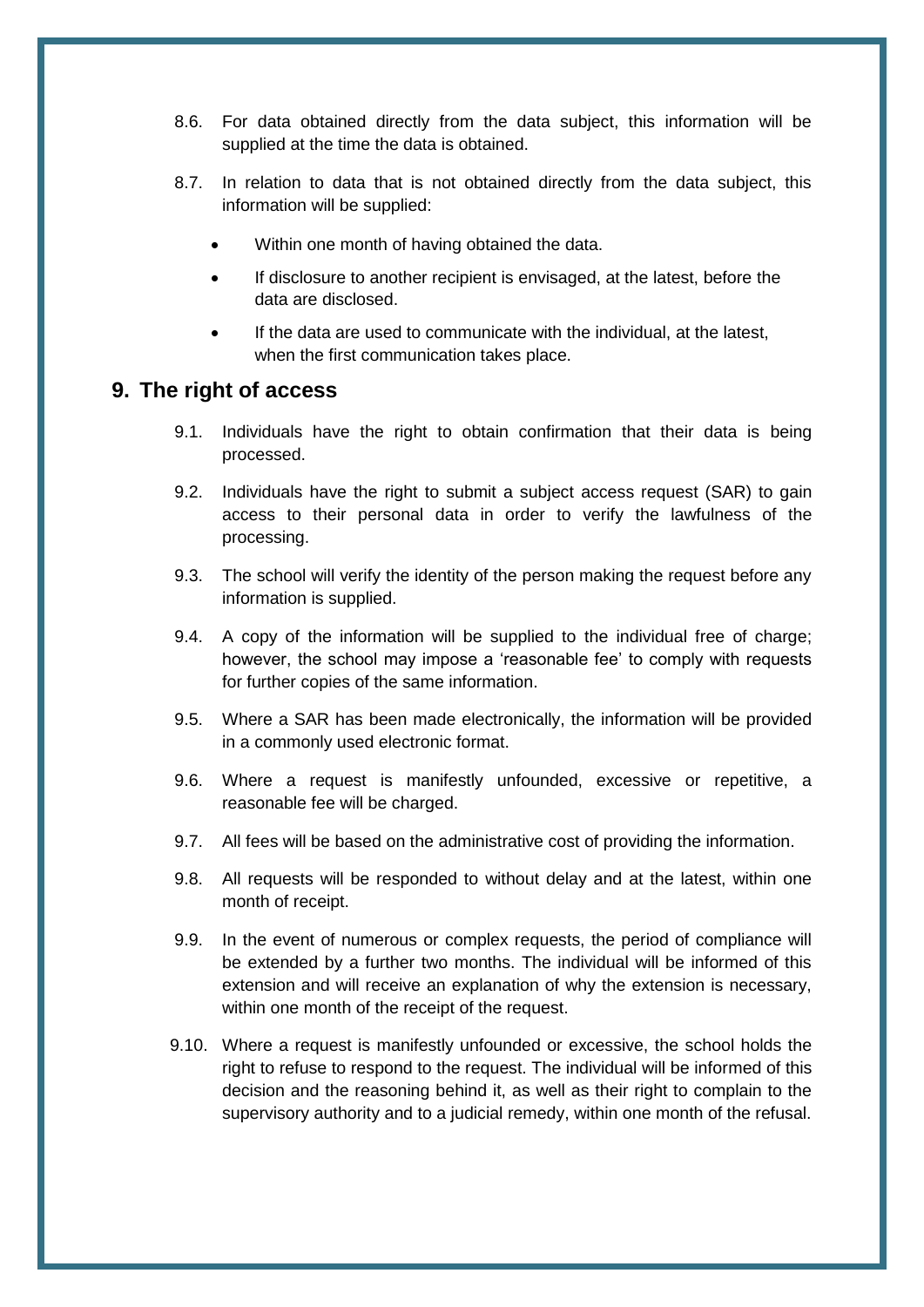9.11. In the event that a large quantity of information is being processed regarding an individual, the school will ask the individual to specify the information the request is in relation to.

## <span id="page-8-0"></span>**10. The right to rectification**

- 10.1. Individuals are entitled to have any inaccurate or incomplete personal data rectified.
- 10.2. Where the personal data in question has been disclosed to third parties, the school will inform them of the rectification where possible.
- 10.3. Where appropriate, the school will inform the individual about the third parties that the data has been disclosed to.
- 10.4. Requests for rectification will be responded to within one month; this will be extended by two months where the request for rectification is complex.
- 10.5. Where no action is being taken in response to a request for rectification, the school will explain the reason for this to the individual, and will inform them of their right to complain to the supervisory authority and to a judicial remedy.

# <span id="page-8-1"></span>**11. The right to erasure**

- 11.1. Individuals hold the right to request the deletion or removal of personal data where there is no compelling reason for its continued processing.
- 11.2. Individuals have the right to erasure in the following circumstances:
	- Where the personal data is no longer necessary in relation to the purpose for which it was originally collected/processed
	- When the individual withdraws their consent
	- When the individual objects to the processing and there is no overriding legitimate interest for continuing the processing
	- The personal data was unlawfully processed
	- The personal data is required to be erased in order to comply with a legal obligation
	- The personal data is processed in relation to the offer of information society services to a child
- 11.3. The school has the right to refuse a request for erasure where the personal data is being processed for the following reasons:
	- To exercise the right of freedom of expression and information
	- To comply with a legal obligation for the performance of a public interest task or exercise of official authority
	- For public health purposes in the public interest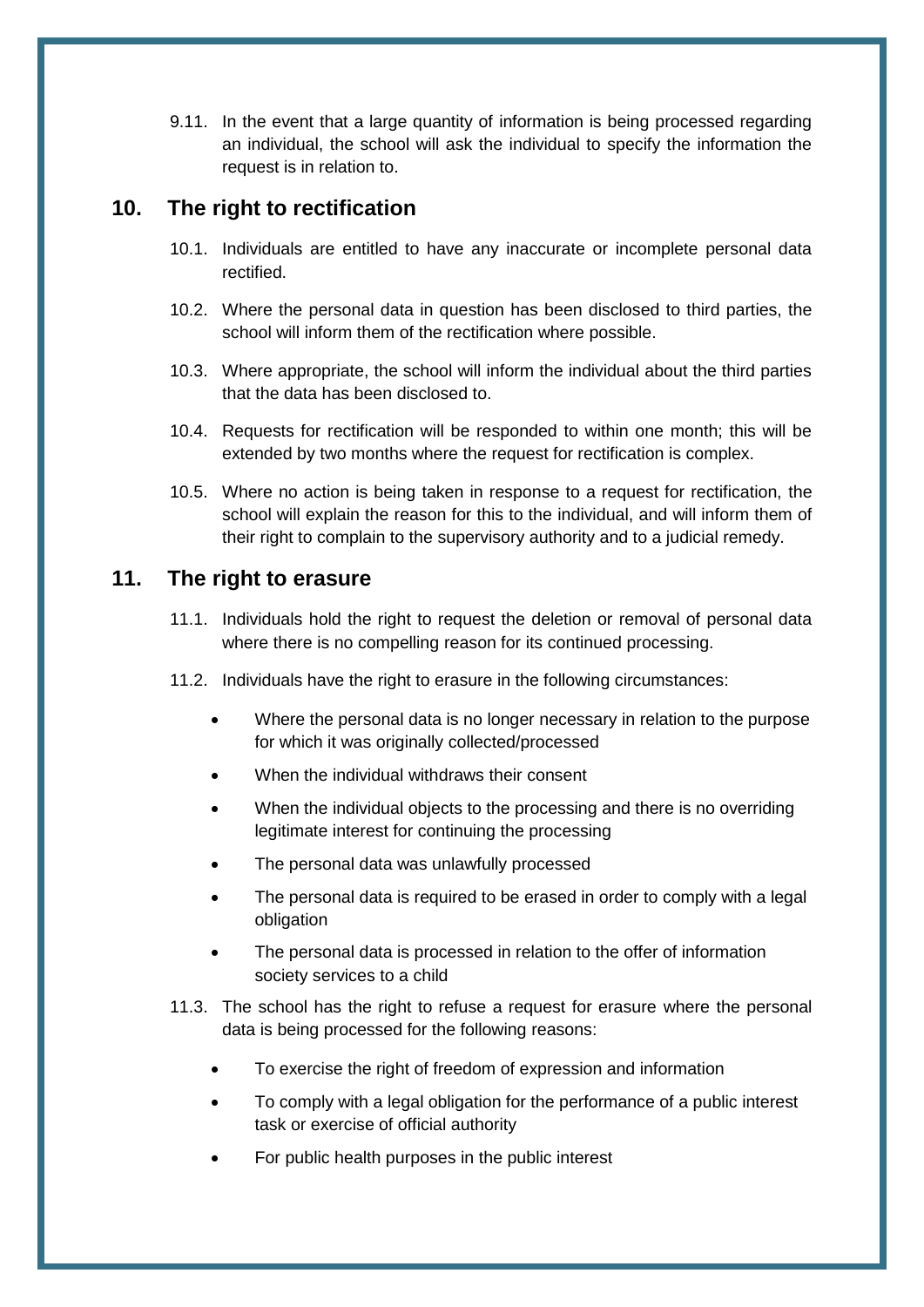- For archiving purposes in the public interest, scientific research, historical research or statistical purposes
- The exercise or defence of legal claims
- 11.4. As a child may not fully understand the risks involved in the processing of data when consent is obtained, special attention will be given to existing situations where a child has given consent to processing and they later request erasure of the data, regardless of age at the time of the request.
- 11.5. Where personal data has been disclosed to third parties, they will be informed about the erasure of the personal data, unless it is impossible or involves disproportionate effort to do so.
- 11.6. Where personal data has been made public within an online environment, the school will inform other organisations who process the personal data to erase links to and copies of the personal data in question.

## <span id="page-9-0"></span>**12. The right to restrict processing**

- 12.1. Individuals have the right to block or suppress the school's processing of personal data.
- 12.2. In the event that processing is restricted, the school will store the personal data, but not further process it, guaranteeing that just enough information about the individual has been retained to ensure that the restriction is respected in future.
- 12.3. The school will restrict the processing of personal data in the following circumstances:
	- Where an individual contests the accuracy of the personal data, processing will be restricted until the school has verified the accuracy of the data
	- Where an individual has objected to the processing and the school is considering whether their legitimate grounds override those of the individual
	- Where processing is unlawful and the individual opposes erasure and requests restriction instead
	- Where the school no longer needs the personal data but the individual requires the data to establish, exercise or defend a legal claim
- 12.4. If the personal data in question has been disclosed to third parties, the school will inform them about the restriction on the processing of the personal data, unless it is impossible or involves disproportionate effort to do so.
- 12.5. The school will inform individuals when a restriction on processing has been lifted.

# <span id="page-9-1"></span>**13. The right to data portability**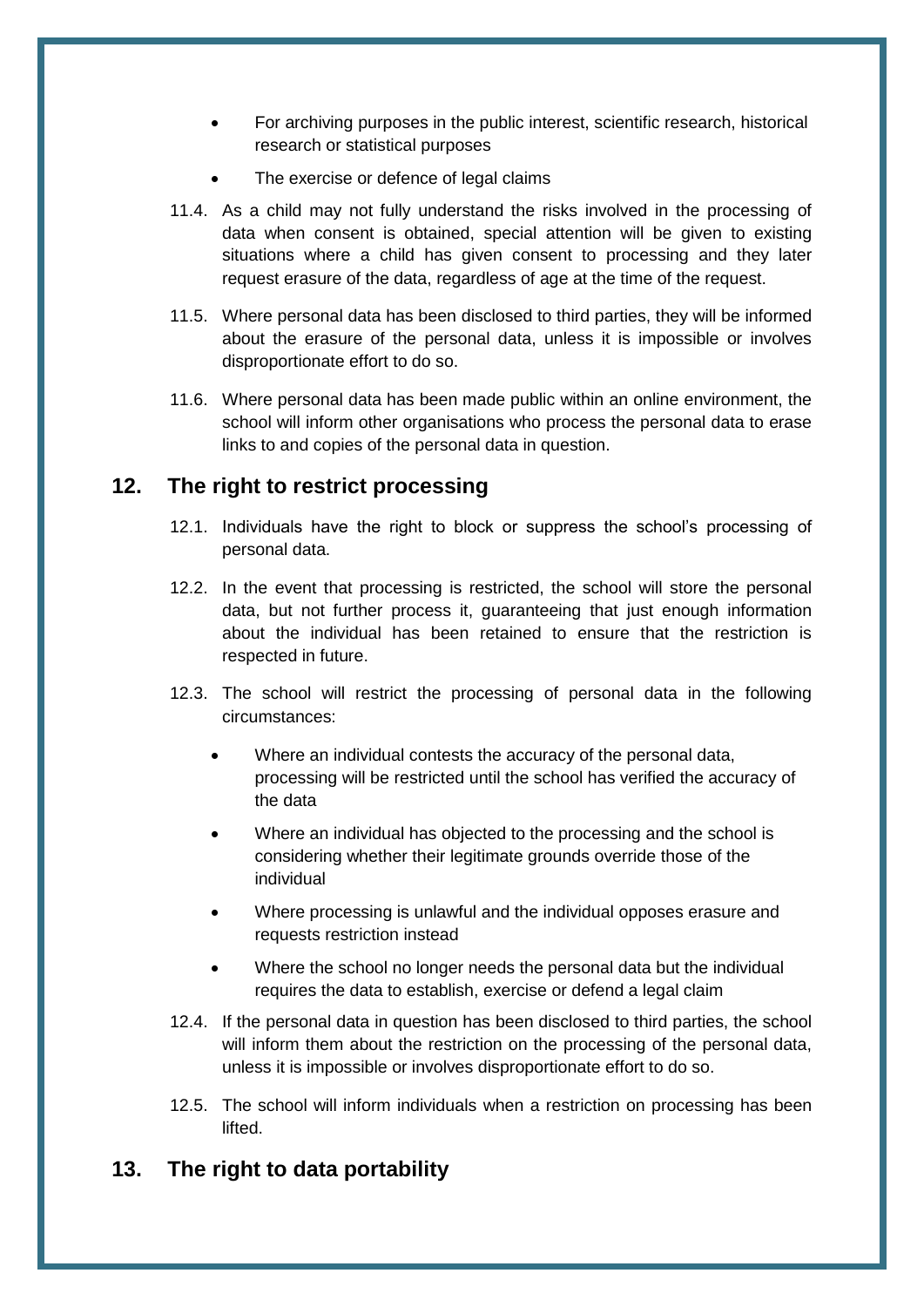- 13.1. Individuals have the right to obtain and reuse their personal data for their own purposes across different services.
- 13.2. Personal data can be easily moved, copied or transferred from one IT environment to another in a safe and secure manner, without hindrance to usability.
- 13.3. The right to data portability only applies in the following cases:
	- To personal data that an individual has provided to a controller
	- Where the processing is based on the individual's consent or for the performance of a contract
	- When processing is carried out by automated means
- 13.4. Personal data will be provided in a structured, commonly used and machinereadable form.
- 13.5. The school will provide the information free of charge.
- 13.6. Where feasible, data will be transmitted directly to another organisation at the request of the individual.
- 13.7. The school is not required to adopt or maintain processing systems which are technically compatible with other organisations.
- 13.8. In the event that the personal data concerns more than one individual, the school will consider whether providing the information would prejudice the rights of any other individual.
- 13.9. The school will respond to any requests for portability within one month.
- 13.10. Where the request is complex, or a number of requests have been received, the timeframe can be extended by two months, ensuring that the individual is informed of the extension and the reasoning behind it within one month of the receipt of the request.
- 13.11. Where no action is being taken in response to a request, the school will, without delay and at the latest within one month, explain to the individual the reason for this and will inform them of their right to complain to the supervisory authority and to a judicial remedy.

#### <span id="page-10-0"></span>**14. The right to object**

- 14.1. The school will inform individuals of their right to object at the first point of communication, and this information will be outlined in the privacy notice and explicitly brought to the attention of the data subject, ensuring that it is presented clearly and separately from any other information.
- 14.2. Individuals have the right to object to the following: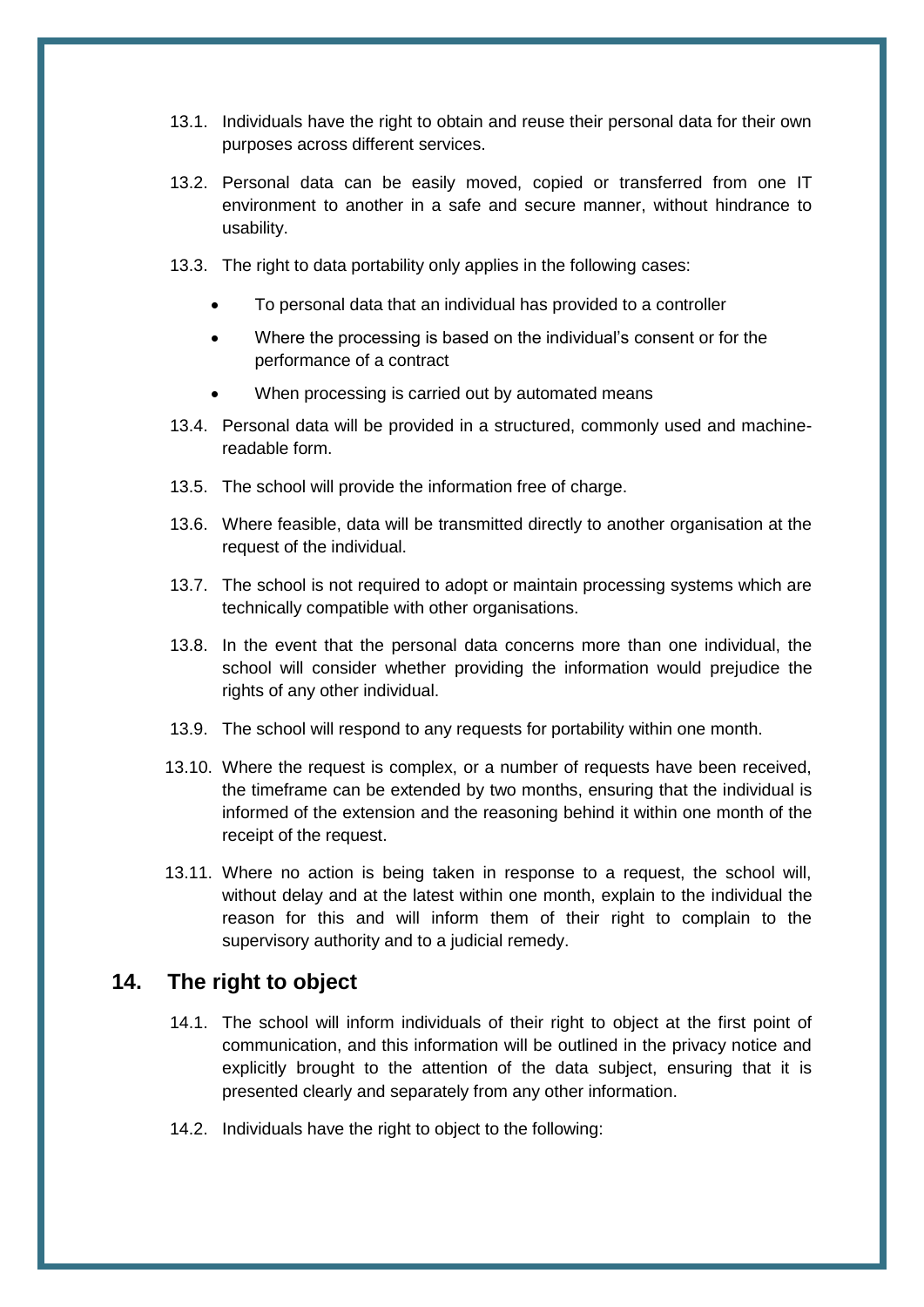- Processing based on legitimate interests or the performance of a task in the public interest
- Direct marketing
- Processing for purposes of scientific or historical research and statistics.
- 14.3. Where personal data is processed for the performance of a legal task or legitimate interests:
	- An individual's grounds for objecting must relate to his or her particular situation.
	- The school will stop processing the individual's personal data unless the processing is for the establishment, exercise or defence of legal claims, or, where the school can demonstrate compelling legitimate grounds for the processing, which override the interests, rights and freedoms of the individual.
- 14.4. Where personal data is processed for direct marketing purposes:
	- The school will stop processing personal data for direct marketing purposes as soon as an objection is received.
	- The school cannot refuse an individual's objection regarding data that is being processed for direct marketing purposes.
- 14.5. Where personal data is processed for research purposes:
	- The individual must have grounds relating to their particular situation in order to exercise their right to object.
	- Where the processing of personal data is necessary for the performance of a public interest task, the school is not required to comply with an objection to the processing of the data.
- 14.6. Where the processing activity is outlined above, but is carried out online, the school will offer a method for individuals to object online.

### <span id="page-11-0"></span>**15. Automated decision making and profiling**

- 15.1. Individuals have the right not to be subject to a decision when:
	- It is based on automated processing, e.g. profiling.
	- It produces a legal effect or a similarly significant effect on the individual.
- 15.2. The school will take steps to ensure that individuals are able to obtain human intervention, express their point of view, and obtain an explanation of the decision and challenge it.
- 15.3. When automatically processing personal data for profiling purposes, the school will ensure that the appropriate safeguards are in place, including: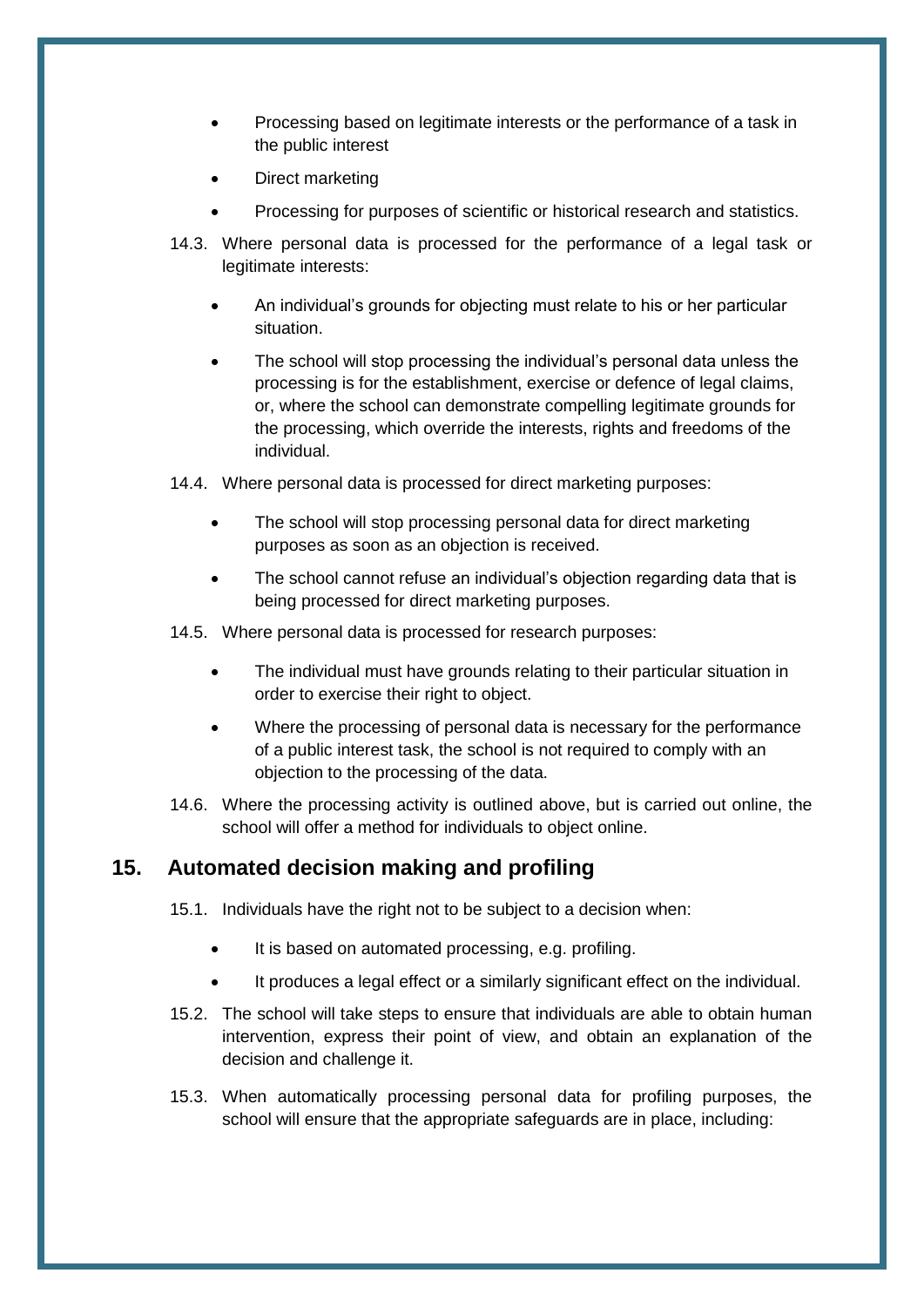- Ensuring processing is fair and transparent by providing meaningful information about the logic involved, as well as the significance and the predicted impact.
- Using appropriate mathematical or statistical procedures.
- Implementing appropriate technical and organisational measures to enable inaccuracies to be corrected and minimise the risk of errors.
- Securing personal data in a way that is proportionate to the risk to the interests and rights of the individual and prevents discriminatory effects.
- 15.4. Automated decisions must not concern a child or be based on the processing of sensitive data, unless:
	- The school has the explicit consent of the individual.
	- The processing is necessary for reasons of substantial public interest on the basis of Union/Member State law.

### <span id="page-12-0"></span>**16. Privacy by design and privacy impact assessments**

- 16.1. The school will act in accordance with the GDPR by adopting a privacy by design approach and implementing technical and organisational measures which demonstrate how the school has considered and integrated data protection into processing activities.
- 16.2. Data protection impact assessments (DPIAs) will be used to identify the most effective method of complying with the school's data protection obligations and meeting individuals' expectations of privacy.
- 16.3. DPIAs will allow the school to identify and resolve problems at an early stage, thus reducing associated costs and preventing damage from being caused to the school's reputation which might otherwise occur.
- 16.4. A DPIA will be carried out when using new technologies or when the processing is likely to result in a high risk to the rights and freedoms of individuals.
- 16.5. A DPIA will be used for more than one project, where necessary.
- 16.6. High-risk processing includes, but is not limited to, the following:
	- Systematic and extensive processing activities, such as profiling
	- Large-scale processing of special categories of data or personal data which is in relation to criminal convictions or offences
	- The use of CCTV.
- 16.7. The school will ensure that all DPIAs include the following information:
	- A description of the processing operations and the purposes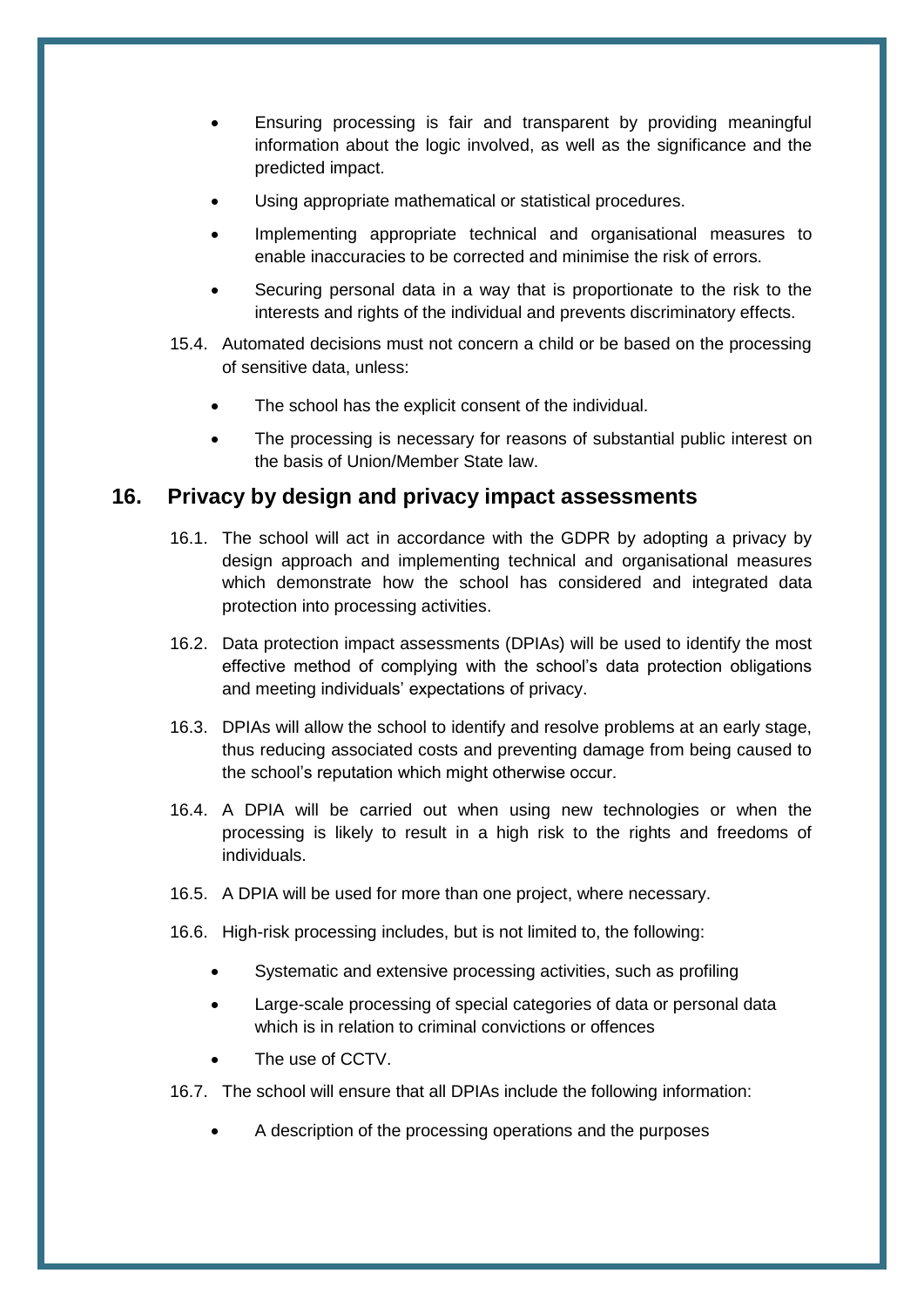- An assessment of the necessity and proportionality of the processing in relation to the purpose
- An outline of the risks to individuals
- The measures implemented in order to address risk
- 16.8. Where a DPIA indicates high-risk data processing, the school will consult the ICO to seek its opinion as to whether the processing operation complies with the GDPR.

#### <span id="page-13-0"></span>**17. Data breaches**

- 17.1. The term 'personal data breach' refers to a breach of security which has led to the destruction, loss, alteration, unauthorised disclosure of, or access to, personal data.
- 17.2. The **Data Protection Officer (DPO)** will ensure that all staff members are made aware of, and understand, what constitutes a data breach as part of their CPD training.
- 17.3. Where a breach is likely to result in a risk to the rights and freedoms of individuals, the relevant supervisory authority will be informed.
- 17.4. All notifiable breaches will be reported to the relevant supervisory authority within 72 hours of the school becoming aware of it.
- 17.5. The risk of the breach having a detrimental effect on the individual, and the need to notify the relevant supervisory authority, will be assessed on a caseby-case basis.
- 17.6. In the event that a breach is likely to result in a high risk to the rights and freedoms of an individual, the school will notify those concerned directly.
- 17.7. A 'high risk' breach means that the threshold for notifying the individual is higher than that for notifying the relevant supervisory authority.
- 17.8. In the event that a breach is sufficiently serious, the public will be notified without undue delay.
- 17.9. Effective and robust breach detection, investigation and internal reporting procedures are in place at the school, which facilitate decision-making in relation to whether the relevant supervisory authority or the public need to be notified.
- 17.10. Within a breach notification, the following information will be outlined:
	- The nature of the personal data breach, including the categories and approximate number of individuals and records concerned
	- The name and contact details of the DPO
	- An explanation of the likely consequences of the personal data breach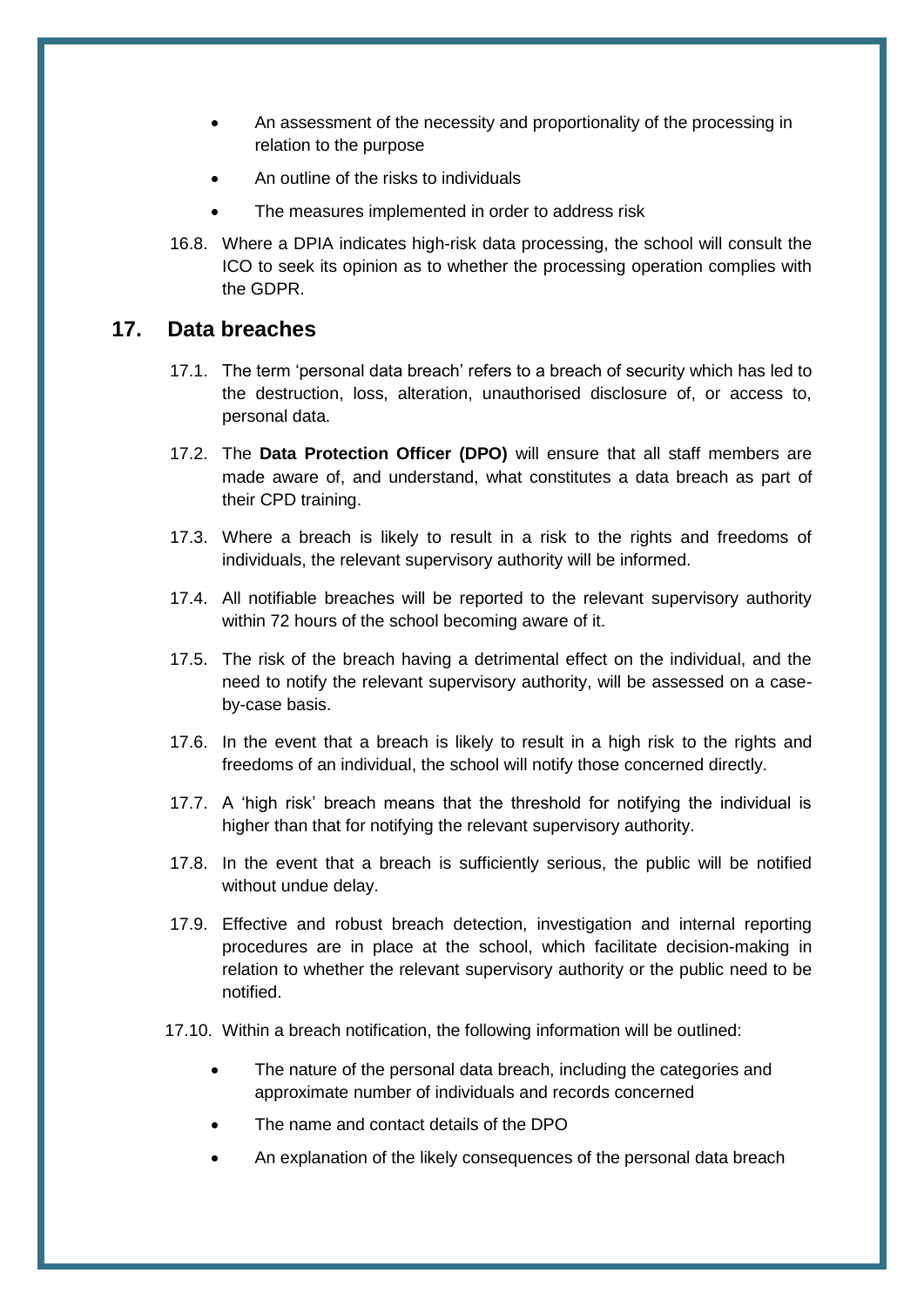- A description of the proposed measures to be taken to deal with the personal data breach
- Where appropriate, a description of the measures taken to mitigate any possible adverse effects
- 17.11. Failure to report a breach when required to do so may result in a fine, as well as a fine for the breach itself.

#### <span id="page-14-0"></span>**18. Data security**

- 18.1. Confidential paper records will be kept in a locked filing cabinet, drawer or safe, with restricted access.
- 18.2. Confidential paper records will not be left unattended or in clear view anywhere with general access.
- 18.3. Digital data is coded, encrypted or password-protected, both on a local hard drive and on a network drive that is regularly backed up off-site.
- 18.4. Where data is saved on removable storage or a portable device, the device will be kept in a locked filing cabinet, drawer or safe when not in use.
- 18.5. Memory sticks will not be used to hold personal information unless they are password-protected and fully encrypted.
- 18.6. All electronic devices are password-protected to protect the information on the device in case of theft.
- 18.7. Where possible, the school enables electronic devices to allow the remote blocking or deletion of data in case of theft.
- 18.8. Staff and governors will not use their personal laptops or computers for school purposes.
- 18.9. All necessary members of staff are provided with their own secure login and password, and every computer regularly prompts users to change their password.
- 18.10. Emails containing sensitive or confidential information are password-protected if there are unsecured servers between the sender and the recipient.
- 18.11. Circular emails to parents are sent blind carbon copy (bcc), so email addresses are not disclosed to other recipients.
- 18.12. When sending confidential information by fax, staff will always check that the recipient is correct before sending.
- 18.13. Where personal information that could be considered private or confidential is taken off the premises, either in electronic or paper format, staff will take extra care to follow the same procedures for security, e.g. keeping devices under lock and key. The person taking the information from the school premises accepts full responsibility for the security of the data.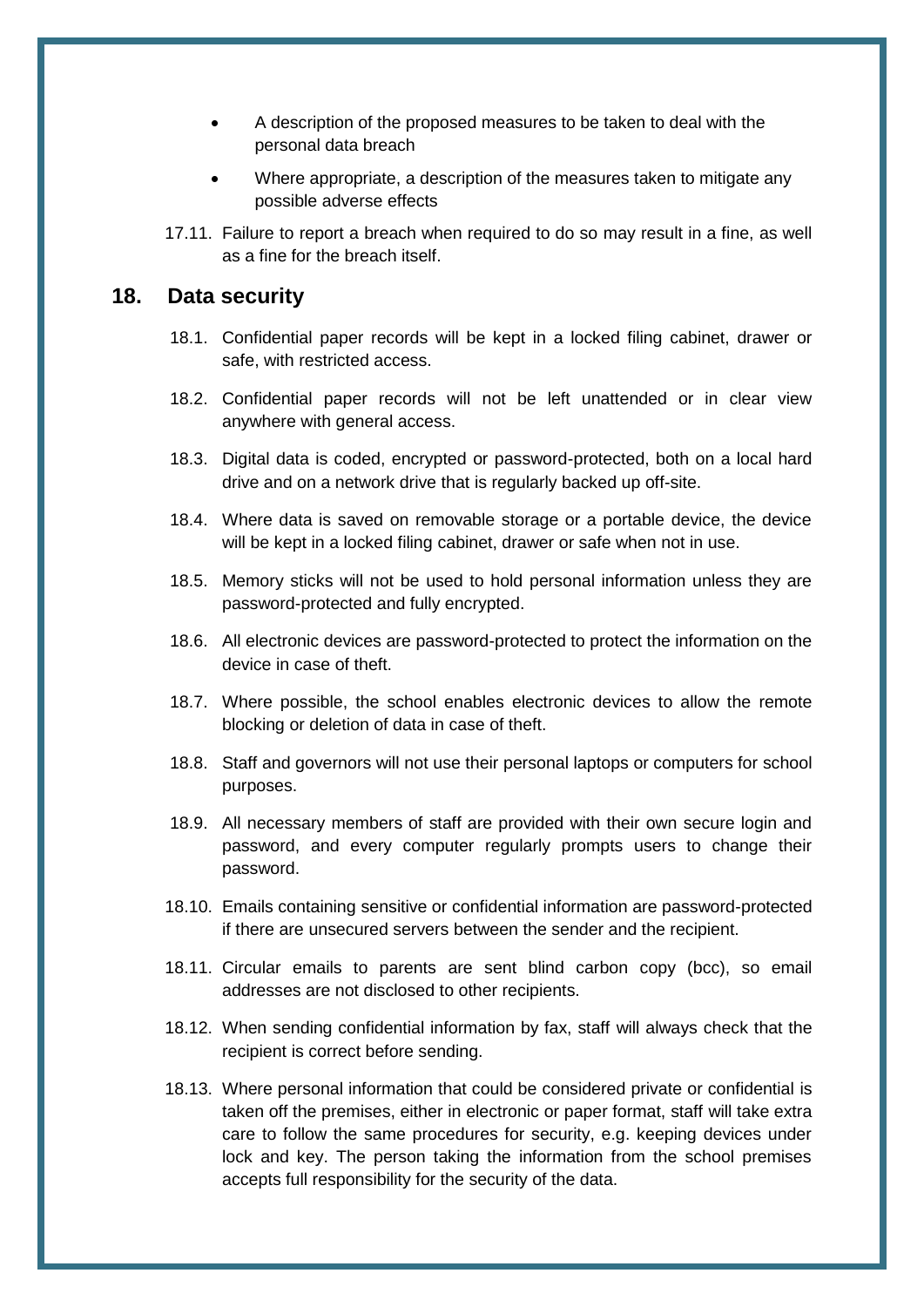18.14. Before sharing data, all staff members will ensure:

- They are allowed to share it.
- That adequate security is in place to protect it.
- Who will receive the data has been outlined in a privacy notice.
- 18.15. Under no circumstances are visitors allowed access to confidential or personal information. Visitors to areas of the school containing sensitive information are supervised at all times.
- 18.16. The physical security of the school's buildings and storage systems, and access to them, is reviewed on a **termly** basis. If an increased risk of vandalism/burglary/theft is identified, extra measures to secure data storage will be put in place.
- 18.17. **The School** takes its duties under the GDPR seriously and any unauthorised disclosure may result in disciplinary action.
- 18.18. The **IT Manager** is responsible for continuity and recovery measures are in place to ensure the security of protected data.

## <span id="page-15-0"></span>**19. Publication of information**

- 19.1. **The School** publishes on its website information that will be made routinely available, including:
	- Policies and procedures
	- Ethos and history of the school, curriculum and virtual tours
	- Sports, Arts, Culture and Clubs
	- Hours, Terms and Fees
- 19.2. **The School** will not publish any personal information, including photos, on its website without the permission of the affected individual.
- 19.3. When uploading information to the school website, staff are considerate of any metadata or deletions which could be accessed in documents and images on the site.

#### <span id="page-15-1"></span>**20. CCTV and photography**

- 20.1. The school understands that recording images of identifiable individuals constitutes processing personal information, so it is done in line with data protection principles.
- 20.2. The school notifies all pupils, staff and visitors of the purpose for collecting CCTV images via notice boards, letters and email.
- 20.3. Cameras are only placed where they do not intrude on anyone's privacy and are necessary to fulfil their purpose.